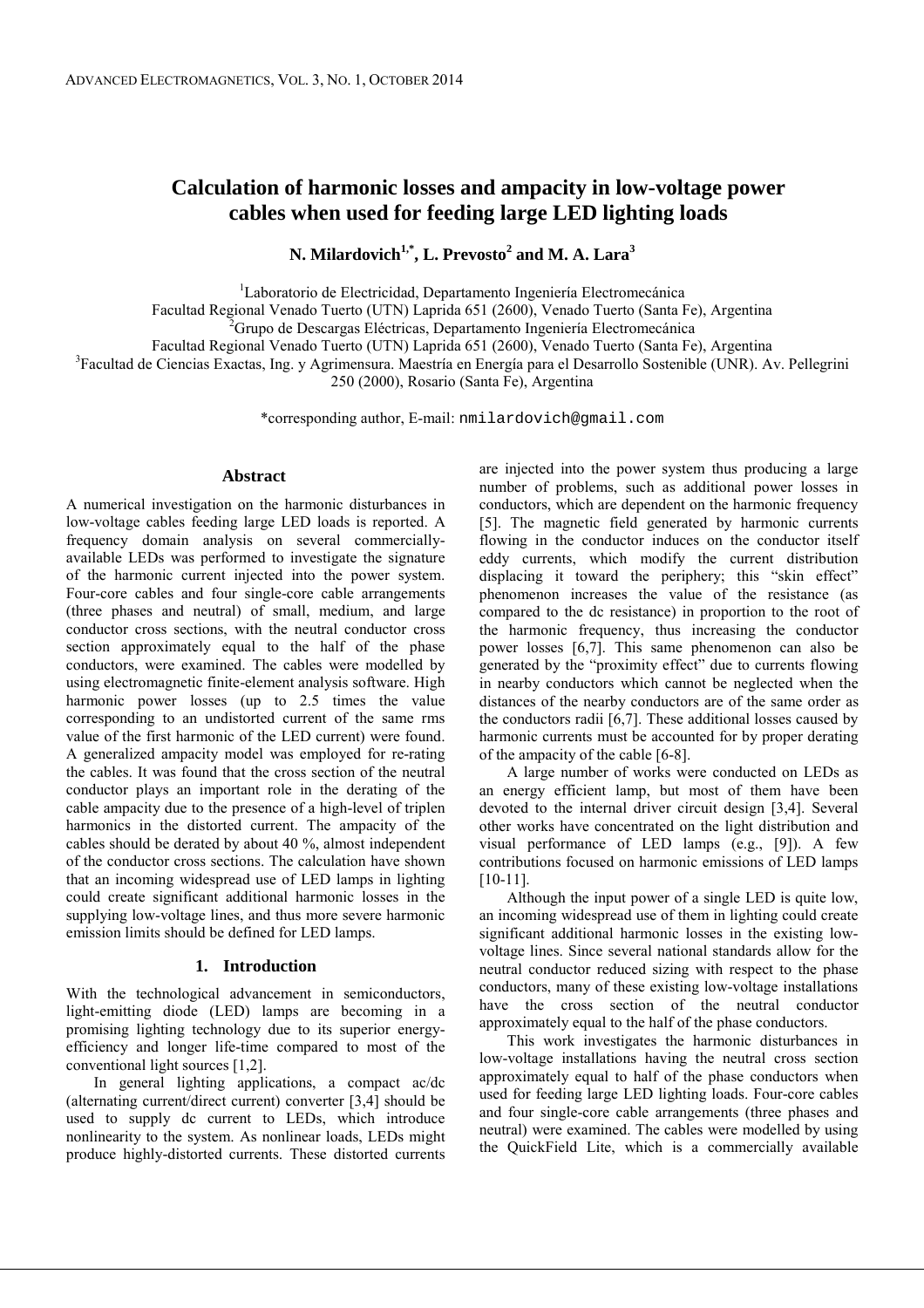electromagnetic finite-element analysis software manufactured by Tera Analysis Ltd.

# **2. LED harmonic signature**

The measured current waveform (*I*) of a commercial LED (8 W Philips Master lamp) together with the applied voltage (*V*) is shown in Fig. 1. As it can be seen, the current is highly-distorted. A frequency domain analysis of the current harmonics  $(I_{pu}(h))$  produced by several commerciallyavailable LEDs, is presented in Fig. 2. In this figure  $I_{pu}(h)$ was expressed in per-unit of the fundamental current harmonic (*h* = 1 corresponding to a harmonic frequency of *f* = 50 Hz, being *h* the order of the harmonic). The power and the commercial trade-mark of each examined LED were also indicated in Fig. 2. The experimental data can be approximately described by the power law

$$
\frac{I(h)}{I(1)} = h^m,
$$
\n(1)

being  $m = -1.2 \pm 0.2$ . The formula (1) was indicated by a solid line in Fig. 2. The relationship (1) defines the harmonic signature of the examined LED lamps. Note that the data corresponded to LEDs from 3 to 120 W.



Figure 1: Current and voltage waveform of a  $(8 \text{ W})$ commercially-available LED lamp.



Figure 2: Frequency domain analysis of the current harmonics on several commercially-available LEDs. The blue line represents the power-law (1) with  $m = 1.2$ .

A digital circuit monitor (Schneider Electric PowerLogic CM 4000) was used for the measurements presented in Figs. 1 and 2.

# **3. Cable types and configurations**

Two different types of cables were examined. The first type was an arrangement of four single-core cables in contact with each other, as they were specified by IEC 60502-1 [12]. The schematic of the used cable arrangement is shown in Fig. 3, while its geometric dimensions are summarized in Table 1. As the conductors in all cables were assumed solid in the modelling, the conductor dimensions showed in Table 1 are slightly smaller than the actual dimensions. This assumption leads to results that are on the conservative side. Cases where the conductors were copper and the cross section of the neutral conductor was approximately equal to the half of the phase conductors were modelled.



Figure 3: Layout of the examined single-core arrangement

The second type corresponded to four-core cables as they were specified by CENELEC Standard HD603 [13]. In this case, a large cross-section sector-shaped cable, namely,  $3 \times 240 + 120$  mm<sup>2</sup>; was examined.

| Table 1: Dimensions of the modelled cable arrangement.  |                                                                     |                                           |                                       |                                   |  |
|---------------------------------------------------------|---------------------------------------------------------------------|-------------------------------------------|---------------------------------------|-----------------------------------|--|
|                                                         | Nominal cable cross-section $\lceil \text{mm}^2 \rceil$             |                                           |                                       |                                   |  |
| Dimensions [mm]                                         | ७<br>$\overline{\phantom{0}}$<br>$^{+}$<br>35<br>$\times$<br>$\sim$ | 5<br>$\sim$<br>$+0$<br>$\times$<br>$\sim$ | $120 +$<br>$\mathbf{x}$<br>$\epsilon$ | $240 + 120$<br>$\times$<br>$\sim$ |  |
| Phase-conductor<br>radius, $R_p$                        | 3.3                                                                 | 4.7                                       | 6.2                                   | 8.8                               |  |
| Neutral-conductor<br>radius, $R_n$                      | 2.3                                                                 | 3.3                                       | 4.7                                   | 6.2                               |  |
| Thickness of phase-<br>conductor insulation,<br>$t_{p}$ | 2.6                                                                 | 2.8                                       | 3.1                                   | 4.0                               |  |
| Thickness of neutral-<br>conductor insulation,<br>$t_n$ | 2.4                                                                 | 2.6                                       | 2.8                                   | 3.1                               |  |
| Distance L                                              | 8.4                                                                 | 10.6                                      | 13.1                                  | 18.0                              |  |
| Distance Y                                              | 6.5                                                                 | 8.2                                       | 10.5                                  | 12.7                              |  |

## **4. Electromagnetic model**

In a conductor where the conductivity is sufficiently high, the displacement current density can be neglected, and the conduction current density is given by the product of the electric field and the electrical conductivity (ohm's law). With these simplifications, the Maxwell's equations are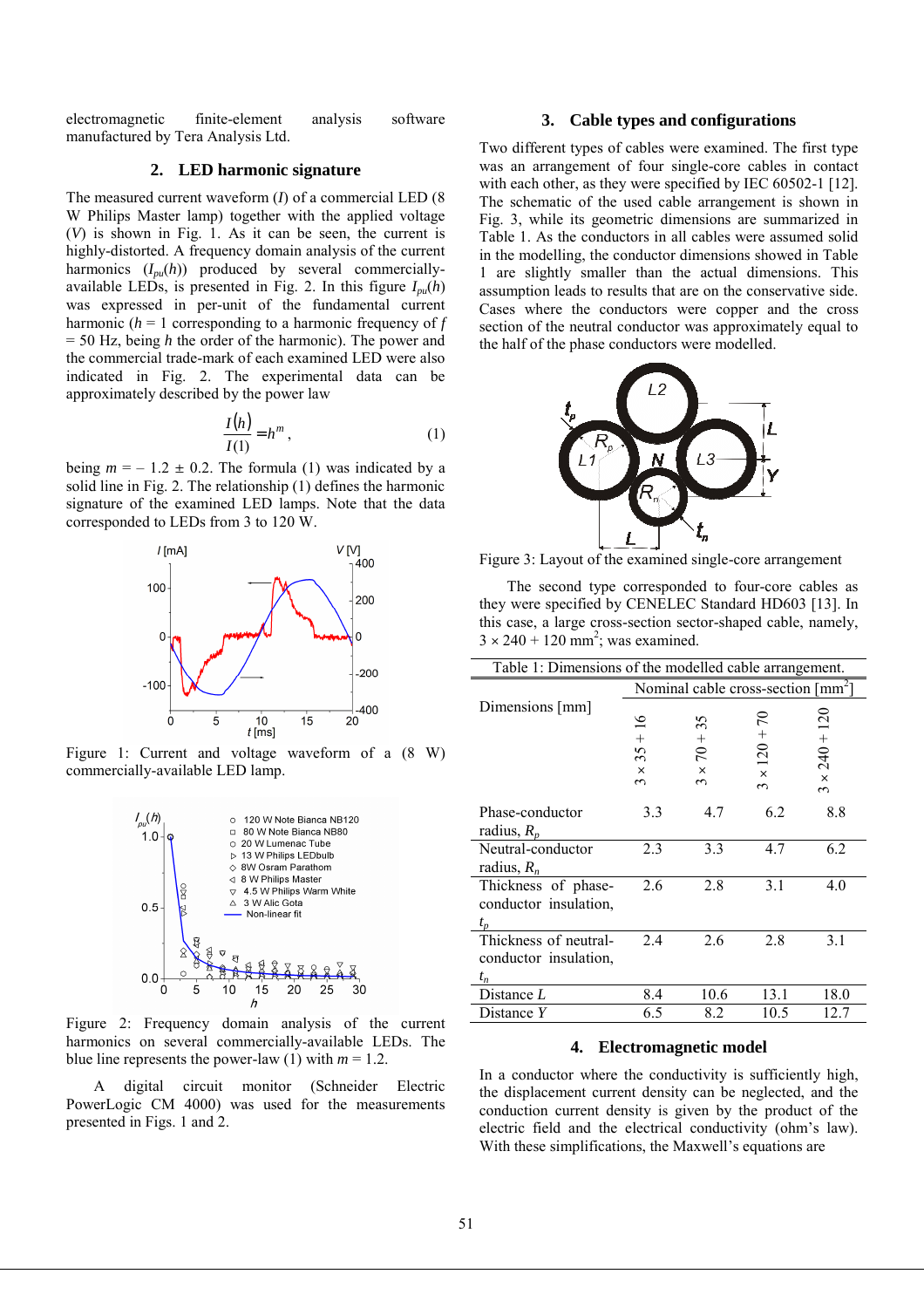$$
\nabla \times \left(\frac{\overline{B}}{\mu}\right) = \sigma \overline{E} \tag{2}
$$

$$
\nabla \times \overline{E} = -\frac{\partial \overline{B}}{\partial t},\qquad(3)
$$

where  $\overline{B}$  is the magnetic field,  $\mu$  is the magnetic permeability,  $\sigma$  is the conductor electrical conductivity, and  $\overline{E}$  is the electric field. Introducing the magnetic vector potential  $\overline{A}$  ( $\overline{B} = \nabla \times \overline{A}$ ) in (3),  $\overline{E}$  can be expressed as

$$
\overline{E} = -\nabla V - \frac{\partial A}{\partial t},\qquad(4)
$$

(being *V* the electrostatic potential) and (2) becomes

$$
\nabla \times \left[ \frac{\nabla \times \overline{A}}{\mu} \right] = -\sigma \nabla V - \sigma \frac{\partial \overline{A}}{\partial t}.
$$
 (5)

The electromagnetic software solved the diffusion equation (5) to obtain the spatial distribution of the total current density  $(\bar{J})$  over each conductor's surface  $(S)$ , having as input the measurable current in the conductor [14]

$$
I = \int \overline{J} \cdot d\overline{S} = \int (\overline{J}_0 + \overline{J}_{eddy}) \cdot d\overline{S}
$$
  
=  $\frac{V}{R_{dc}} - \sigma \int \frac{\partial \overline{A}}{\partial t} \cdot d\overline{S}$  (6)

where *I* is the total current, and  $R_{dc}$  is the dc conductor resistance. ( $J_0$  is the spatial-average current density generated by potential electric fields, while  $\bar{J}_{eddy}$  is the (eddy) current density induced by rotational fields). The Equation (6) assumed a uniform electrical conductivity over the conductor surface. This is justified because simple estimates showed that the temperature variations over the conductor's surface, due to the non-uniform distribution of the joule heat caused by the skin and proximity effects, are very small because of the large value of the thermal conductivity. For instance, in order of magnitude, the temperature variation  $(\Delta T)$  along the diffusion length  $\Lambda$ , is given by

$$
\Delta T \approx \frac{\Lambda^2}{\kappa} \sigma E^2, \qquad (7)
$$

(being  $\kappa$  the conductor thermal conductivity) which is much less than 1 K for a circular copper conductor ( $\Lambda = R/2.4$ , being  $R \sim$  cm, its radius) with a joule heat density of about  $10^5$  W/m<sup>3</sup>.

At each harmonic frequency, the software calculates the losses per-unit length in each conductor using the integral

$$
P(h) = \frac{1}{\sigma} \int J(h)^2 \, dS \,, \tag{8}
$$

where  $P(h)$  is the harmonic losses per unit conductor length and *J*(*h*) is the current density corresponding to the harmonic of order *h*.

# **5. Simulation parameters**

The cables were modelled in two dimensions assuming that at each harmonic frequency, balanced, three-phase, and sinusoidal currents flow through them. The three-phase conductors were assumed carrying the following currents

$$
I_{L1} = I_p \cos(2\pi h f t + \varphi_h), \qquad (9-a)
$$

$$
I_{L2} = I_p \cos \left( 2\pi h \, f \, t - h \, \frac{2}{3} \pi + \varphi_h \right), \tag{9-b}
$$

$$
I_{L3} = I_p \cos \left( 2\pi h \, f \, t + h \, \frac{2}{3} \pi + \varphi_h \right), \tag{9-c}
$$

being  $I_p$  the current peak value,  $\varphi_h$  the angle phase of the harmonic order *h*, and *L*1, *L*2 and *L*3 the three phases.

For nontriplen harmonic ( $h \neq 3$  *N*, with  $N = 1, 2, 3,...$ ) the neutral conductor only carries the eddy currents calculated by the software. Notice that in this case,  $h = 3 N +$ 1 represents the direct sequence harmonics while  $h = 3 N - 1$ represents inverse sequence harmonics. For triplen harmonics the current in the neutral conductor was assumed as

$$
I_N = 3I_p \cos(2\pi h f t + \pi).
$$
 (10)

In order to obtain an accurate distribution of the current density over the conductor sections, it was checked that the size of the local numerical mesh was less than half the characteristic skin penetration length

$$
\delta \equiv \sqrt{\frac{1}{\sigma \mu \pi h f}}\,,\tag{11}
$$

for each harmonic order. The study domain for the case of a sector-shaped cable, showing the non-uniform numerical grid (with up to about 4000 mesh cells) is presented in Figure 4. At the boundary of the domain (at a radius up to 10 times the cable size) it was assumed that  $\overline{A} = 0$  because the magnetic field vanishes at a large distance (as compared to the cable size) from the cable.



Figure 4: Non-uniform numerical grid generated by the software for the case of a four-core sector-shaped cable.

The simulations results presented in Section 6 were obtained for  $\mu = 4 \pi \times 10^{-7}$  H/m (non magnetic material was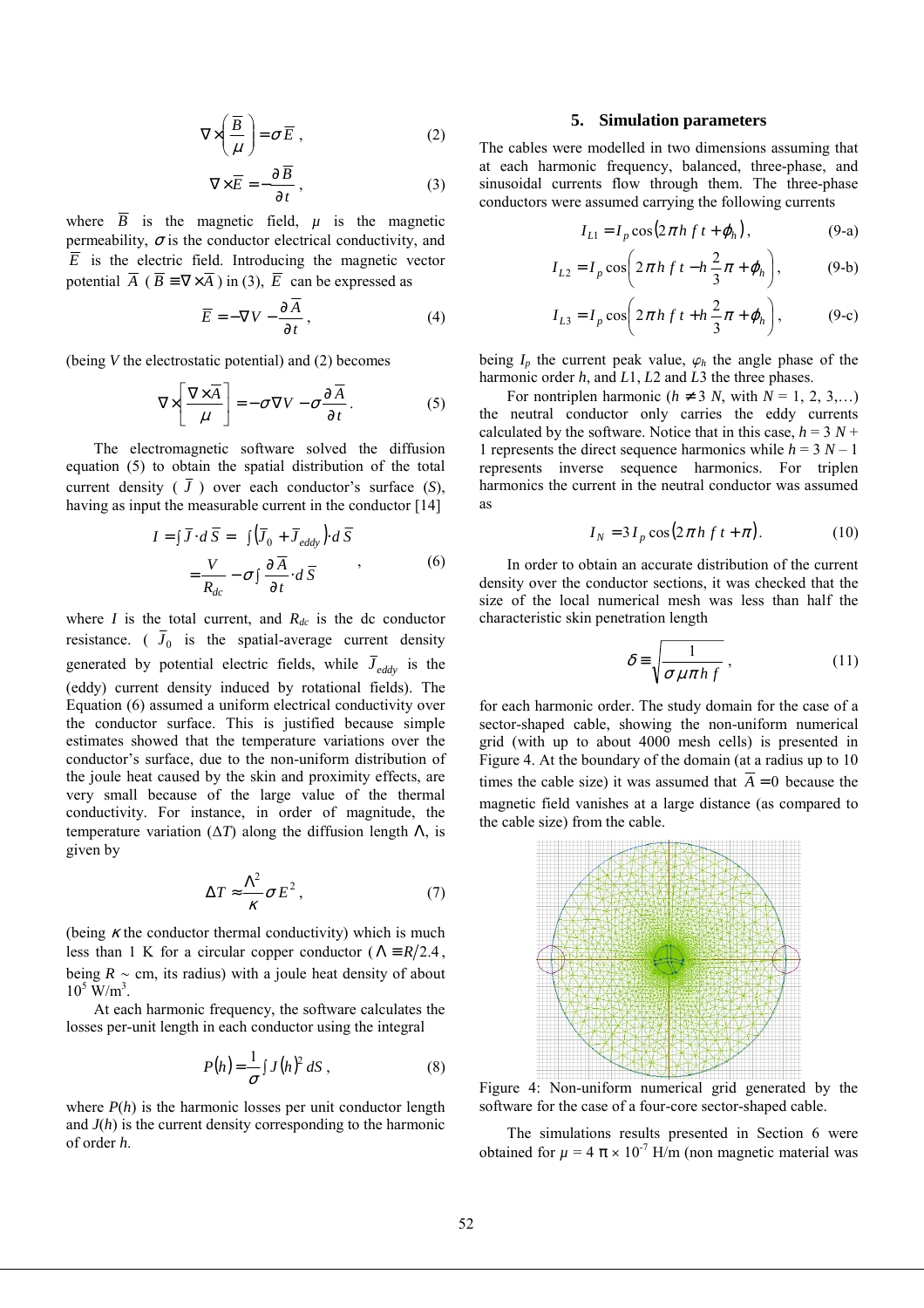considered). The copper electrical conductivity at 20 ºC was taken as  $\sigma$  = 5.8  $\times$  10<sup>7</sup>  $\Omega$ <sup>-1</sup> m<sup>-1</sup> according to IEC 60028 [15]. The  $\sigma$  value was correspondingly corrected for other cable operating temperatures.

#### **6. Simulation results and discussion**

Figure 5 illustrates the spatial distribution of the root-meansquare (rms) value of the total current density over the conductors of cables of large and small sections, submitted to fifth-order  $(h = 5)$  harmonic current. The magnetic field lines produced by the current are also shown.



Figure 5: Spatial distribution of the rms current density for the fifth-order  $(h = 5)$  harmonic in a sector-shaped cable of 3  $\times$  240 + 120 mm<sup>2</sup>, a); and in four single-core cables,  $3 \times 240$ + 120 mm<sup>2</sup>, b) and  $3 \times 35 + 16$  mm<sup>2</sup>, c).

Fig. 5 a) corresponds to a  $3 \times 240 + 120$  mm<sup>2</sup> sectorshaped cable, while Fig. 5 b) corresponds to an arrangement

of four single-core cables  $(3 \times 240 + 120 \text{ mm}^2)$ . In both cases the fifth-order harmonic current was 15 A (peak value). A noticeable reduction in the effective area of current circulation due to the skin and proximity effects is observed in both cases (although a more marked distortion on the current density seems to appear for the sector-shaped cable); thus causing a considerable increase of the ac conductor resistance, *Rac*, (as compared to the dc resistance,  $R_{dc}$ ), which in turn results in high-heat losses. Figure 5 c) corresponds to an arrangement of four single-core cables (3  $\times$  35 + 16 mm<sup>2</sup>). In this case the fifth-order harmonic current was 5 A. As is observed, the influence of the eddy currents is very small and the current density over the conductors is almost not distorted.

To calculate the *Rac* conductor resistance, an ac steadystate harmonic analysis was employed. Only the odd harmonics, up to the 29th, were considered. A higher value of this upper-limit did not appreciable impact the obtained results. Due to the geometry of the cables, the losses in the phase conductors are not identical. In fact, the losses in phase conductors *L*1 and *L*3 (Fig. 3) are the same, but, those in *L*2 are different. The losses per-unit length in the threephase conductors, when a symmetrical current of rms value  $I_{rms}(h)$  and of frequency  $fh$  flows through them, can be defined as  $P_{L1}(h)$ ,  $P_{L2}(h)$ , and  $P_{L3}(h)$ ; for *L*1, L2 and *L*3, respectively. The uneven heat generation inside the cable is a fact that also needs to be considered when calculating the derating of cable ampacity. According to [16], the average cable temperature but also the temperature at any point along the insulation of the cable should not exceed the maximum permissible one. Therefore, for derating of the cable ampacity, the maximum conductor losses should be considered and not their average. For nontriplen harmonic (*h*  $\neq$  3 *N*) the neutral conductor only carries the eddy currents calculated by the software, so the maximum cable losses can be represented by an effective conductor resistance per unitlength  $R_{\text{eff}}(h)$  for the harmonic order  $h$ , which was defined as

$$
3P_{L\max}(h) + P_N(h) \equiv 3I_{rms}^{2}(h)R_{eff}(h) , \qquad (12)
$$

where

$$
P_{L\max}(h) \equiv \max\{P_{L1}(h), P_{L2}(h), P_{L3}(h)\}.
$$
 (13)

When triplen harmonics are present, the neutral conductor picks up current. An effective resistance, that reflects the maximum losses of the phase conductors  $(\widetilde{R}_{\text{eff}}(h))$ , and another resistance  $(R_{acN}(h))$  that reflects the losses of the neutral conductor, were defines as

$$
3P_{L\max}(h) \equiv 3I_{rms}^{2}(h)\widetilde{R}_{eff}(h) , \qquad (14)
$$

$$
P_N(h) \equiv I_{rmsN}^{2}(h)R_{acN}(h) , \qquad (15)
$$

where

 $I_{rms N}(h) \equiv 3 I_{rms}(h),$  (16)

is the neutral conductor current for the harmonic current of order *h*. The resistances  $R_{\text{eff}}(h)$  and  $\tilde{R}_{\text{eff}}(h)$ , will be referred, from now on, as  $R_{ac}(h)$ . For comparative purposes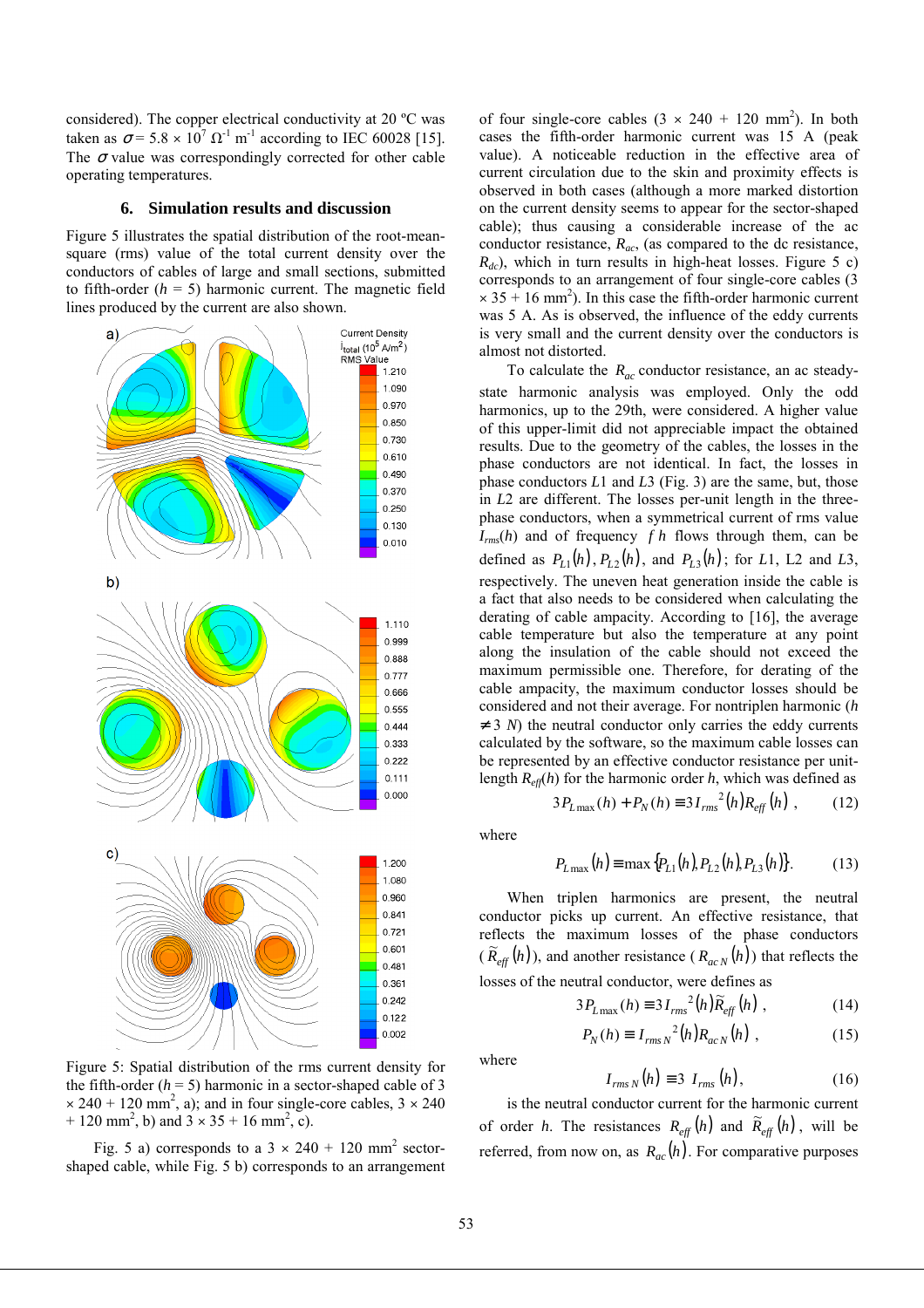Fig. 6 shows the ratio  $R_{ac}(h) / R_{dc}$  of the phase conductors of the cables described in Table 1 and for a  $3 \times 240 + 120$ mm<sup>2</sup> four-core cable. As expected, the ratio increases with both frequency and conductor cross section due to skin and proximity effects. The curve is not smooth but presents spikes at triplen harmonics. This is mainly due to the increased losses in conductors *L*1 and *L*3 when zerosequence currents flow in the phase conductors and thereby in the neutral.



Figure 6: Variation with the harmonic order of the ratio  $R_{ac}(h)/R_{dc}$  of the phase conductors of various examined cables.

Figure 7 shows the ratio for the neutral conductor of the cables analyzed in Fig. 6. The ratio is shown only for triplen harmonics, because only when triplen harmonics are present the neutral conductor picks up current (other than eddy currents). It is evident from Fig. 6 and 7 that the ratio of the neutral conductor is much smaller than that of the respective phase conductors. This occurs because the zero-sequence currents decrease the proximity effect significantly on the neutral conductor when its position, relative to the phase conductors, is as shown in Fig. 3.



Figure 7: Variation with the harmonic order of the ratio  $R_{acN}(h)/R_{dcN}$  of the neutral conductor of various examined cables.

The simulation results corresponded to a conductor operating temperature of 70 ºC, which is the maximum conductor temperature for PVC-insulated cables according to IEC 60502-1 [12]. It was checked that large variations in this temperature value (in the range 10 to 70 ºC) only render slightly variations (less than 10 %) in the conductor resistance ratio).

The results of the employed electromagnetic model were validated by comparison to: a) the numerical model developed in [7], and b) the formulae given in the standard IEC 60287-1-1 [17] for 3 single-core cables arrangements. The differences in the calculated ratios  $R_{ac}(h) / R_{dc}$  were in both cases less than 3 % in the whole considered frequency range.

The cable losses can be approximately calculated by the following formula

$$
P_{loss} = 3 \sum_{h=1}^{29} I_{rms}^{2}(h) R_{ac}(h) + \sum_{h=3N}^{27} (3 I_{rms}(h))^{2} R_{acN}(h), (17)
$$

where the first term on the right hand side represents the losses in the phase conductors, and the second term is the losses in the neutral conductor. This second term is present only when triplen harmonics are considered (i.e.,  $h = 3, 9$ , 15, 21, 29). The values of  $R_{ac}(h)$  and  $R_{acN}(h)$  were shown in Figs. 6 and 7.

It is important to compare the above calculated cable losses (17) with the losses produced in an identical cable but carrying an undistorted electric current of a rms value of  $I_{rms}(1)$ . To do this, the cable losses ratio defined as

$$
\xi = \frac{P_{loss}}{3I_{rms}^2(1)R_{ac}(1)},\tag{18}
$$

was calculated by using the harmonic signature given by (1) for the cables described in Table 1 and for a  $3 \times 240 + 120$ mm<sup>2</sup> four-core cable as was specified by CENELEC Standard HD603 [13]. The results obtained for the upperbound of  $m$  (=  $-1.0$ ) are shown in Table 2. The assumption on the *m* value leads to results that are on the conservative side.

| Table 2: Calculated cable losses ratio $\xi$ of various examined |                                           |     |  |  |  |
|------------------------------------------------------------------|-------------------------------------------|-----|--|--|--|
| PVC-insulated low-voltage cables feeding LED-type loads.         |                                           |     |  |  |  |
| Cable type                                                       | Nominal cable                             |     |  |  |  |
|                                                                  | cross-section $\lceil \text{mm}^2 \rceil$ |     |  |  |  |
| Arrangement of                                                   | $3 \times 35 + 16$                        | 21  |  |  |  |
| 4 single-core                                                    | $3 \times 70 + 35$                        | 2.1 |  |  |  |
| cable                                                            | $3 \times 120 + 70$                       | 2.0 |  |  |  |
|                                                                  | $3 \times 240 + 120$                      | 2.3 |  |  |  |
| 4-core cable                                                     | $3 \times 240 + 120$                      | 2.5 |  |  |  |

As is observed in Table 2, for a four-core cable with a cross-section of  $3 \times 240 + 120$  mm<sup>2</sup>, the power losses reaches 2.5 times the value corresponding to an undistorted current of the same rms value of the first harmonic of the LED current. Even for cables with relatively small cross sections, such as  $3 \times 35 + 16$  mm<sup>2</sup>, this ratio reaches about 2.1. Furthermore, if the skin and proximity effects are neglected in the cable losses (17) (the conductor radius is small as compared to the characteristic skin penetration length and the distances of the nearby conductors are large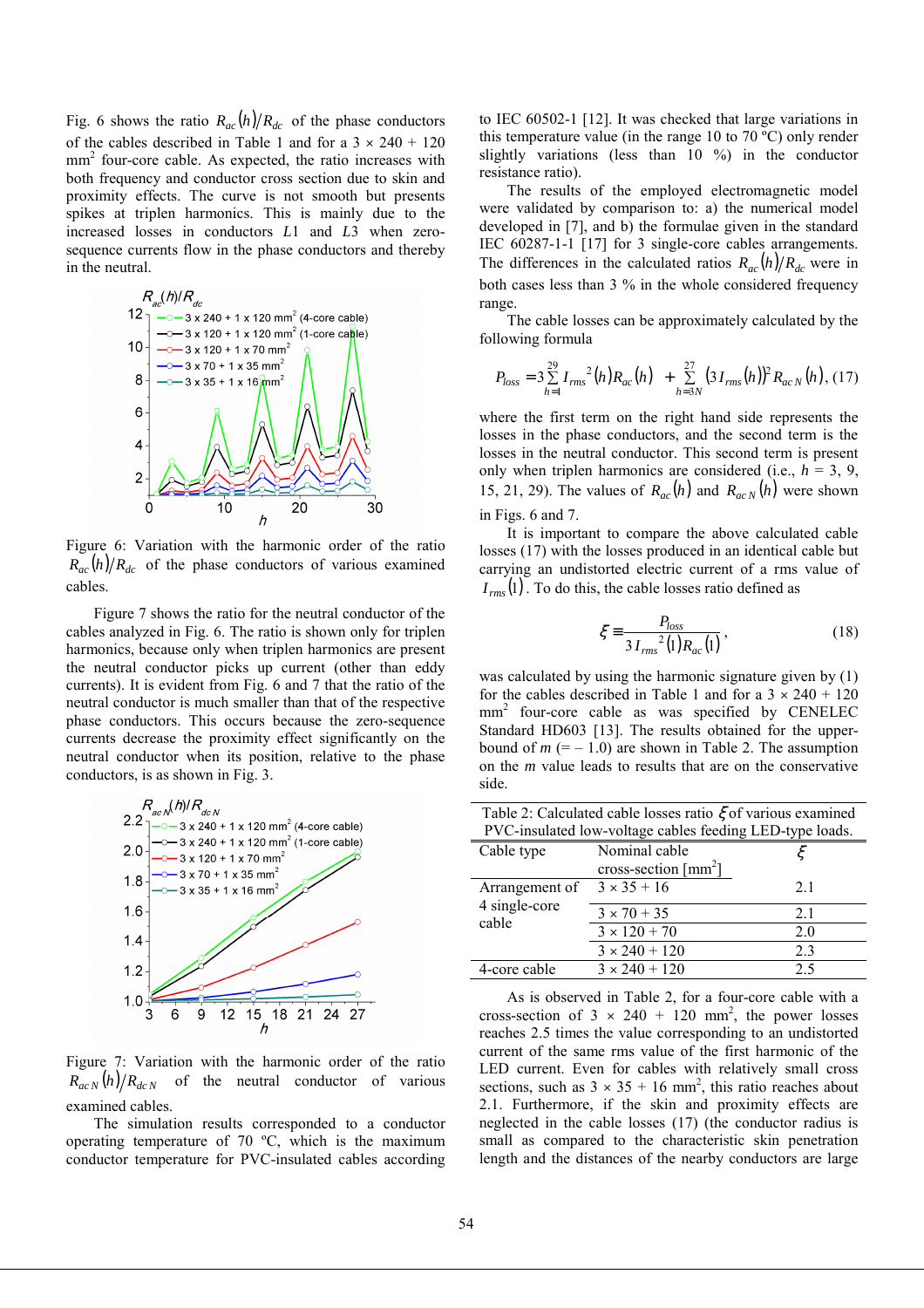as compared to the conductor radius) and thus  $\xi$  is not dependent on the cable cross-section; the losses ratio still reaches 2.0 for  $m = -1.0$ . The increase in the losses is mainly owing to the harmonic content of the distorted current.

As shown Table 2, large LED-like loads generate huge harmonic losses resulting in additional conductor heating. This heating will result in a higher temperature rise of the cable which can exceed its rated temperature; thus requiring the derating of the cable ampacity. By the way, it should be noted that the results of Table 2 are slightly lower than the actual losses ratio values due to the raise of the conductor resistance with the temperature.

When significant zero-sequence harmonic currents are present in the neutral, it becomes in an additional heat generating conductor and must be considered in the ampacity calculation. In such a case, the usual approximation for derating the cable ampacity [6,7] should be not accurate enough, because it only ensures that the phase conductors does not exceeds the maximum safe value, but the neutral should be overheating. The model developed in [18] should be employed instead, for re-rating the cable. In accordance to this model, the following matrix equations must be solved for the conductor temperatures to obtain the cable ampacity

$$
\begin{bmatrix}\nP_{loss,1} + \frac{T_a}{R_{1a}} \\
P_{loss,2} + \frac{T_a}{R_{2a}} \\
P_{loss,3} + \frac{T_a}{R_{3a}}\n\end{bmatrix} = \begin{bmatrix}\n\frac{1}{R_{11}} & \frac{-1}{R_{12}} & \frac{-1}{R_{13}} & \frac{-1}{R_{14}} \\
\frac{-1}{R_{21}} & \frac{1}{R_{22}} & \frac{-1}{R_{23}} & \frac{-1}{R_{24}} \\
\frac{-1}{R_{31}} & \frac{-1}{R_{32}} & \frac{1}{R_{33}} & \frac{-1}{R_{34}} \\
\frac{-1}{R_{41}} & \frac{-1}{R_{42}} & \frac{-1}{R_{43}} & \frac{1}{R_{44}}\n\end{bmatrix} \begin{bmatrix}\nT_1 \\
T_2 \\
T_3 \\
T_4\n\end{bmatrix}, (19)
$$

here, indices 1, 2, 3, 4 and 5 are attributed to phase conductors *L*1, *L*2 and *L*3, to the neutral conductor, and to the surrounding environment; respectively.  $T_\alpha$  is the temperature of the medium  $\alpha$  (= 1–5). For the computation of the thermal resistances  $R_{ij}$ , the Eqs. (17) to (23) in [18] and Eq. (42A) in [19] were employed assuming a cable suspended in still air  $(T_a = 40 \degree C)$  and a contact angle between conductors of 0.35 radians. The Eq. (19) was solved for the cables described in Table 1 by assuming a distorted current with a harmonic signature given by (1) (for  $m = -1.0$ ) and for  $I_{rms}(1) \equiv I_1 k$ ; being  $I_i$  the maximum safe value of the undistorted current under the considered conditions (i.e., the cable rated-current) and *k* the derating factor. The derating factor varies in the range  $0 \le k \le 1$ , a unity derating factor means that no derating of the cable's ampacity is needed. For each examined cable the derating factor *k* was obtained such that the temperature of any conductor of the cable did not exceed 70 ºC. The results were summarized in Table 3.

To check the accuracy of (19), the ampacities of five arrangements of 3 single-core cables  $(3 \times 35, 3 \times 50, 3 \times 70,$  $3 \times 120$ , and  $3 \times 240$  mm<sup>2</sup>) in contacting each other, and in air; were compared to the ampacities given in the standard

IEC 60364-5-523:1999. The maximum difference was within  $\pm$  3 %.

| Table 3: Calculated derating factor $k$ for PVC-insulated low-<br>voltage cables as described in Table 1 feeding large LED-<br>like loads. |                                                 |      |  |  |
|--------------------------------------------------------------------------------------------------------------------------------------------|-------------------------------------------------|------|--|--|
| Cable type                                                                                                                                 | Nominal cable                                   | k    |  |  |
|                                                                                                                                            | cross-section $\lceil$ mm <sup>2</sup> $\rceil$ |      |  |  |
| Arrangement of                                                                                                                             | $3 \times 35 + 16$                              | 0.60 |  |  |
| 4 single-core<br>cable                                                                                                                     | $3 \times 70 + 35$                              | 0.59 |  |  |
|                                                                                                                                            | $3 \times 120 + 70$                             | 0.66 |  |  |
|                                                                                                                                            | $3 \times 240 + 120$                            | 0.58 |  |  |

The results showed that in all the examined cables the neutral conductor resulted severely overloaded due to the presence of significant zero-sequence harmonics in the distorted current. As is observed in Table 3, the ampacity of the cables should be derated by about 40 %; almost independent of the conductor cross sections. The derating decreases to 34 % for a cable of  $3 \times 120 + 70$  mm<sup>2</sup> because in such a case the neutral size is larger than half of the phase conductors.

It should be noted that for the examined lamps having an active input power  $\leq$  25W, the third harmonic current does not exceed the limit established by the IEC 61000-3-2 Standard [20]; which assesses the harmonic emission limits for lighting equipments. Hence, in accordance with the present results, this criterion should be more severe considering an incoming widespread use of LED lamps in lighting.

#### **7. Conclusions**

Calculation of harmonic disturbances in existing lowvoltage installations having the neutral cross section approximately equal to half of the phase conductors when used for feeding large LED lighting loads was reported. The cables were modelled by using electromagnetic finiteelement analysis software. A generalized ampacity model was employed. Four-core cables and four single-core cable arrangements (three phases and neutral) of small, medium, and large conductor cross sections were examined. This study has shown that:

- (1). The derating of the cable ampacity resulted about 40 %, almost independent of the conductor cross sections. If the derating is not accomplished, very high power losses up to 2.5 times the value corresponding to an undistorted current of the same rms value of the first harmonic of the LED current, were found.
- (2). The cross section of the neutral conductor plays an important role in the harmonic losses, and thus in the derating of the cable ampacity, due to the presence of a high-level of triplen harmonics in the distorted current.
- (3). An incoming widespread use of LED lamps in lighting could create significant additional harmonic losses in the supplying low-voltage lines, and thus more severely harmonic emission limits should be defined for LED lamps.